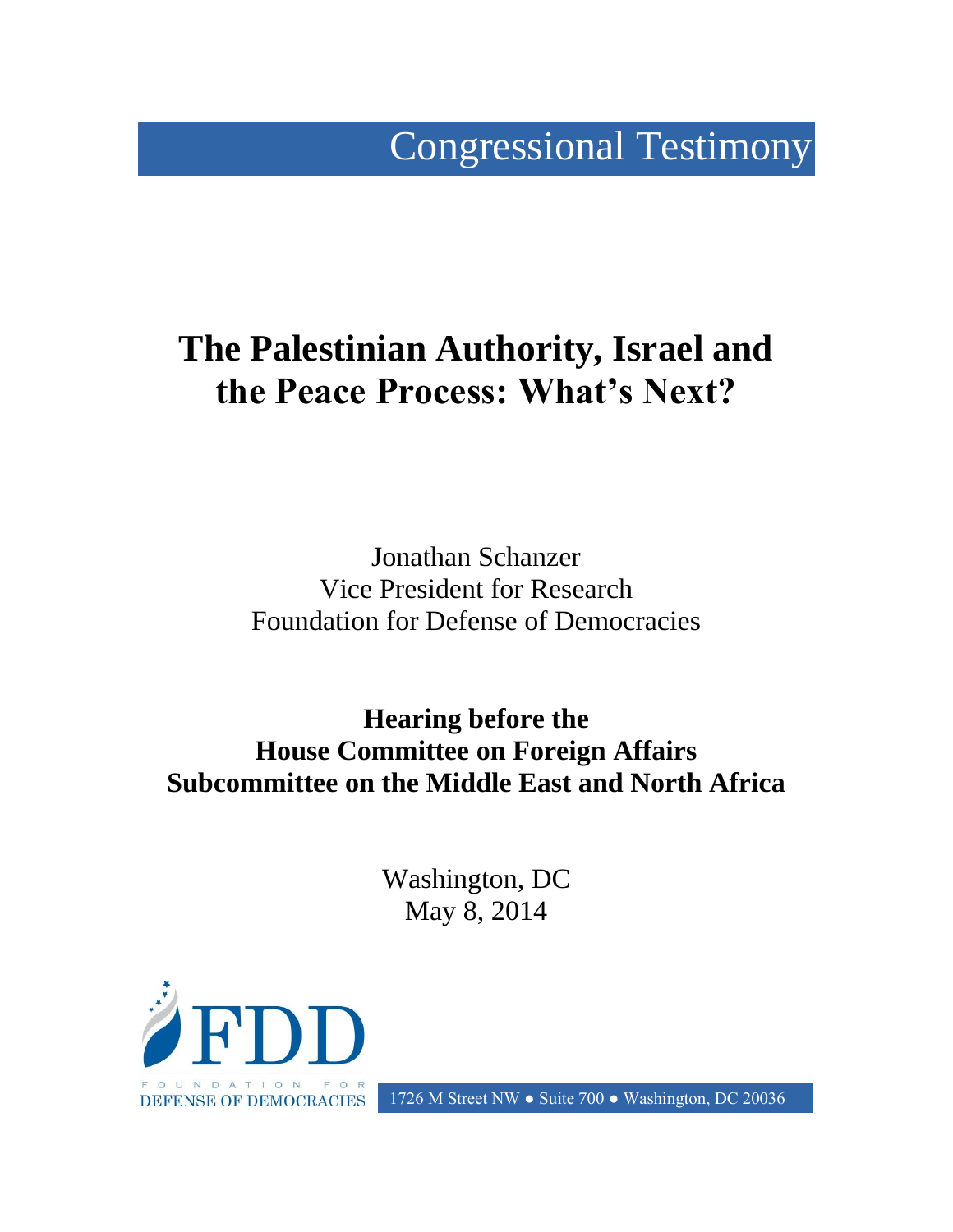Chairman Ros-Lehtinen, Ranking Member Deutch, and distinguished members of the subcommittee, on behalf of the Foundation for Defense of Democracies, I thank you for the opportunity to discuss with you today some of the challenges associated with our recent efforts to broker peace between the Palestinians and Israelis.

After briefly reviewing Israel's security concerns during Washington's latest attempts at peacemaking, this testimony will address three specific areas of concern on the Palestinian side: Palestinian governance; Hamas-Fatah reconciliation; and the unilateral Palestinian campaign for international recognition of statehood. Finally, I provide a number of recommendations.

#### **Israeli Defense Concerns**

Secretary of State John Kerry embarked upon a bold undertaking last year, attempting to broker a peace agreement between the Palestinians and Israelis by the end of April 2014. What prompted Mr. Kerry to believe that the two sides were prepared to negotiate in good faith at this time is still unclear. True, the Palestinians and Israelis had found a *modus vivendi* that included unprecedented security cooperation<sup>1</sup> and an extended period of quiet. However, that was less a window for peace-making than it was a byproduct of Palestinian exhaustion after the second intifada (2000-2005), coupled with common concerns on the part of Israel and the Palestinian Authority about the rise of Hamas, which conquered the Gaza Strip in 2007.

The Israelis, while always officially open to peace talks, have in recent years been absorbed with the existential threat posed by Iran's nuclear program. The civil war in Syria, upheaval in Egypt, and the chaos of the Arab Spring have also dominated the Israeli defense agenda. This explains why the Palestinian portfolio was effectively relegated to a second tier priority. Even neutralizing the threat of Hamas rockets was pushed lower on the list of Israeli defense imperatives. As one senior Israeli official told me last year, "If they want conflict, they're going to have to get in line."

Security concerns in Israel have mounted in recent months after Washington's decision to enter into an agreement with the P5+1 and Iran that has granted Iran sanctions relief in exchange for a pause in its nuclear program. Senior Israeli officials have repeatedly and openly expressed concern that this deal will only provide Iran with more cash before it sprints to the bomb. These Israeli fears are both understandable and well founded. Iran's clerical and military leaders, despite the optimism surrounding last year's election of President Hassan Rouhani, have a long record of nuclear mendacity and an even longer record of supporting terrorist proxies, such as Hezbollah, Palestinian Islamic Jihad, and Hamas. Washington has sought to reassure the Israelis that the sanctions relief and easing isolation of Iran will not have a deleterious impact on Israeli security. To put it mildly, given Iran's history and the recent relative decline in both American hard and soft power, the Israelis are not convinced.

 $\overline{a}$ <sup>1</sup> Jack Khoury, Avi Issacharoff &Anshel Pfeffer, "Palestinian Authority Closely Coordinating Security Operations with Israel," *Haaretz*, January 26, 2011. [www.haaretz.com/news/diplomacy](http://www.haaretz.com/news/diplomacy-defense/palestinian-authority-closely-coordinating-security-operations-with-israel-1.339205)[defense/palestinian-authority-closely-coordinating-security-operations-with-israel-1.339205](http://www.haaretz.com/news/diplomacy-defense/palestinian-authority-closely-coordinating-security-operations-with-israel-1.339205)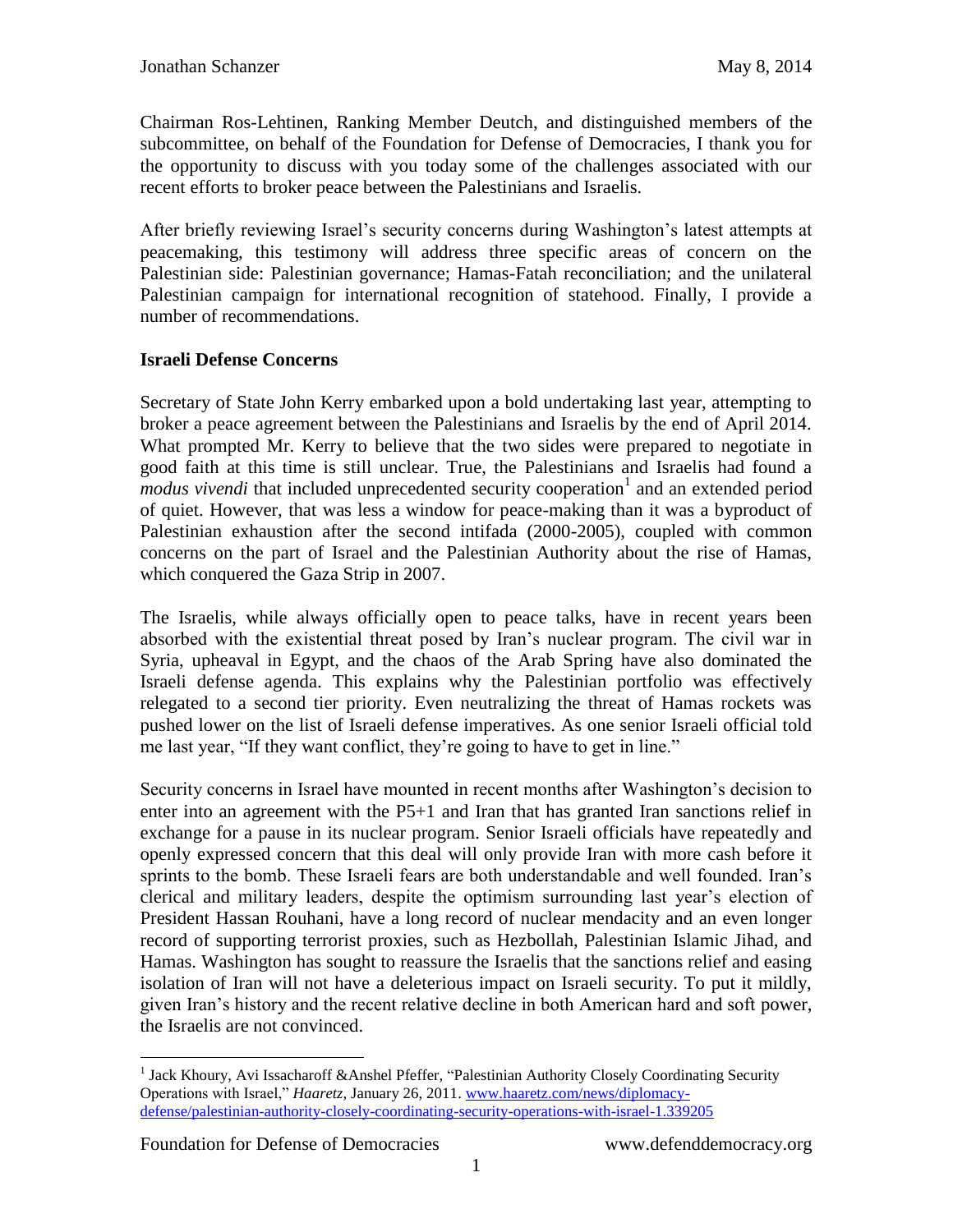Amidst this ongoing crisis, the Obama administration launched the Kerry initiative. The diplomacy placed a significant amount of pressure on the Israelis to make concessions that might impact their security, even as the broader security concerns over Iran have intensified. As a result, U.S.-Israeli ties, while still strong on many levels, have been strained at the leadership level.

I should note here that these daunting security concerns do not exempt Israel from making certain compromises and concessions. It also does not give a free pass to Israel on thorny issues like settlements, which have been a somewhat consistent source of tension between the Israeli and U.S. governments. But it does explain why the Obama administration's push for Middle East peace may have been ill timed. It also may explain why Israel may not have been prepared to trust the administration's guidance -- or yield to its pressure -- at this particular point.

In short, while U.S. officials appear content to saddle Israel with the majority of the blame for the collapse of these recent talks,<sup>2</sup> the Iran nuclear challenge casts a shadow over all of America's interests in the Middle East. It's hard to imagine a way forward on peace without first solving this crisis.

## **Palestinian Governance Challenges**

For all the pressure the Obama administration placed on Israel, according to press reports, there was decidedly little pressure placed on the Palestinians during this most recent drive for peace, other than asking them to refrain from returning to their international recognition campaign at the United Nations (discussed below). Of course, it can be argued that the Palestinians have less to give, since they are seeking land for their national project that is under Israeli control. But this is a myopic approach if the goal is to achieve a lasting resolution to this conflict.

In addition to making compromises on some of their core issues, Washington must ask the Palestinians to deliver on good governance, economic reform and institution building. This was glaringly absent during the most recent round of negotiations. Though seasoned professional diplomats, the Kerry team fell into a familiar trap that many of their predecessors acknowledge was a mistake. With their eyes on a deal that would yield historic handshakes on the White House lawn, they ignored the dire need to focus on the less-than-sexy task of transforming Palestinian institutions.

The fact is, America's negotiating partner on the Palestinian side – Mahmoud Abbas – is nine years into his four-year term as president of the Palestinian Authority. He also serves as leader-for-life of the PLO and the Fatah faction. He is 80 years old, a pack a day smoker, and in questionable health. Little thought has been given to what happens the day after he's gone. There is no vice president or heir apparent. In fact, there is no political structure to speak of. In other words, as American policy has backed popular Arab Spring

 $\overline{a}$ <sup>2</sup> Nahum Barnea, "Inside the Talks' Failure: US Officials Open Up," Ynet, May 2, 2014. [www.ynetnews.com/articles/0,7340,L-4515821,00.html](http://www.ynetnews.com/articles/0,7340,L-4515821,00.html)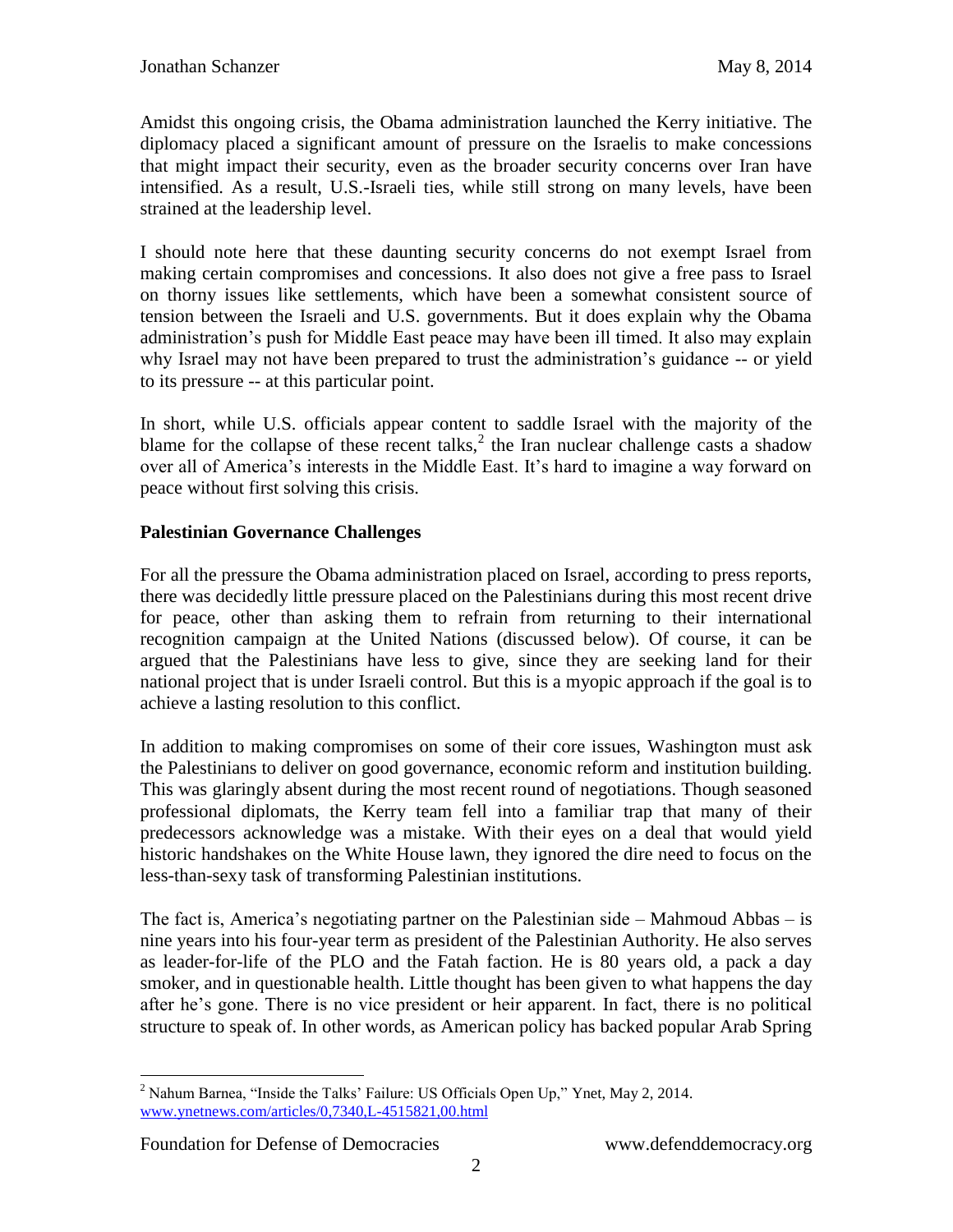movements across the Middle East, Washington placed all of its hopes for a two state solution on an autocrat.

This is not an exaggeration. Abbas has refused to hold new elections, despite his expired term, not to mention the expired term of his legislature. He refuses to allow for the creation of new political parties. He systematically crushes his political opponents.<sup>3</sup> Protests and unsympathetic media coverage have been met with utter brutality.<sup>4</sup> Denunciation of Abbas can lead to arrest.<sup>5</sup> In one case, gunmen fired upon the car of a Fatah leader who criticized Abbas on Facebook.<sup>6</sup>

To his credit, Mahmoud Abbas brought an end to the intifada in 2005, and he has made good on his promise to prevent the Fatah faction from engaging in violence. He has also made good on the security cooperation between the Palestinian security forces and the Israeli defense and intelligence establishment. But he has nevertheless emerged as a primary impediment to Palestinian political and economic advancement.

As I have noted in prior testimony, the Palestinian Authority under Abbas is not unlike how the Palestinian Authority was under Yasser Arafat – corrupt and ossified.<sup>7</sup> The International Crisis Group noted last year that the Palestinian Authority was suffering from "anemia," an "absence of legitimacy," and a "gradual hollowing out of institutions that were never particularly strong.<sup>38</sup> A recent poll reveals that more than 70 percent of Palestinians believe that nepotism is widespread in the PA.<sup>9</sup> As I have documented in the past, the sovereign wealth vehicle of the Palestinians also needs reform.<sup>10</sup> The billions of dollars in U.S. and international assistance that have poured into the Palestinian Authority over the years have served to benefit the political elite while the core infrastructure of the Palestinian Authority has stagnated. There was some cause for optimism during the years when the reformer Salam Fayyad was prime minister. But Abbas and his political allies drove out Fayyad last year, only to replace him with inexperienced bureaucrats (like new

 $\overline{a}$ 3 Stuart Winer, "Former Fatah Leader Sues 'Tyrannical' Abbas for Corruption, Intimidation," *Times of Israel*, July 24, 2013. [www.timesofisrael.com/former-fatah-leader-sues-abbas-for-intimidation/](http://www.timesofisrael.com/former-fatah-leader-sues-abbas-for-intimidation/) 4 See: "PA police Crush New Ramallah Demo," Ma'an News Agency, July 1, 2012.

[www.maannews.net/eng/ViewDetails.aspx?ID=500441;](http://www.maannews.net/eng/ViewDetails.aspx?ID=500441) and "PA: Bethlehem Journalist Held on Criminal Charges," Ma'an News Agency, June 4, 2013. [www.maannews.net/eng/ViewDetails.aspx?ID=601853](http://www.maannews.net/eng/ViewDetails.aspx?ID=601853)

<sup>&</sup>lt;sup>5</sup> Khaled Abu Toameh, "PA Police Arrest Palestinian-Canadian Investor After Calling to Oust Abbas," *Jerusalem Post*, February 12, 2013. [www.jpost.com/Middle-East/PA-police-arrest-Palestinian-Canadian](http://www.jpost.com/Middle-East/PA-police-arrest-Palestinian-Canadian-investor-after-calling-to-oust-Abbas-333742)[investor-after-calling-to-oust-Abbas-333742](http://www.jpost.com/Middle-East/PA-police-arrest-Palestinian-Canadian-investor-after-calling-to-oust-Abbas-333742)

<sup>&</sup>lt;sup>6</sup> "Unknown Gunmen Shoot at Fatah Leader's Car," Ma'an News Agency, July 1, 2013.

[www.maannews.net/eng/ViewDetails.aspx?ID=609909](http://www.maannews.net/eng/ViewDetails.aspx?ID=609909)<br><sup>7</sup> Jonathan Schanzer, "Chronic Kleptocracy: Corruption within the Palestinian Political Establishment," House Committee on Foreign Affairs, Subcommittee on the Middle East and South Asia, July 10, 2012. [http://archives.republicans.foreignaffairs.house.gov/112/HHRG-112-FA13-WState-SchanzerJ-](http://archives.republicans.foreignaffairs.house.gov/112/HHRG-112-FA13-WState-SchanzerJ-20120710.pdf)[20120710.pdf](http://archives.republicans.foreignaffairs.house.gov/112/HHRG-112-FA13-WState-SchanzerJ-20120710.pdf)

<sup>&</sup>lt;sup>8</sup> "Buying Time? Money, Guns and Politics in the West Bank," International Crisis Group, Middle East Report No. 142, May 29, 2013. [www.crisisgroup.org/en/regions/middle-east-north-africa/israel](http://www.crisisgroup.org/en/regions/middle-east-north-africa/israel-palestine/142-buying-time-money-guns-and-politics-in-the-west-bank.aspx)[palestine/142-buying-time-money-guns-and-politics-in-the-west-bank.aspx](http://www.crisisgroup.org/en/regions/middle-east-north-africa/israel-palestine/142-buying-time-money-guns-and-politics-in-the-west-bank.aspx)

<sup>&</sup>lt;sup>9</sup> "Survey: Palestinians Say Nepotism Still Widespread," Associated Press, April 29, 2014. <http://bigstory.ap.org/article/survey-palestinians-say-nepotism-still-widespread>

<sup>&</sup>lt;sup>10</sup> Omar Shaban, "Palestinian Investment Fund Needs Reform," Al-Monitor, May 14, 2013. [www.al](http://www.al-monitor.com/pulse/originals/2013/05/palestinian-investment-fund-reform.html)[monitor.com/pulse/originals/2013/05/palestinian-investment-fund-reform.html](http://www.al-monitor.com/pulse/originals/2013/05/palestinian-investment-fund-reform.html)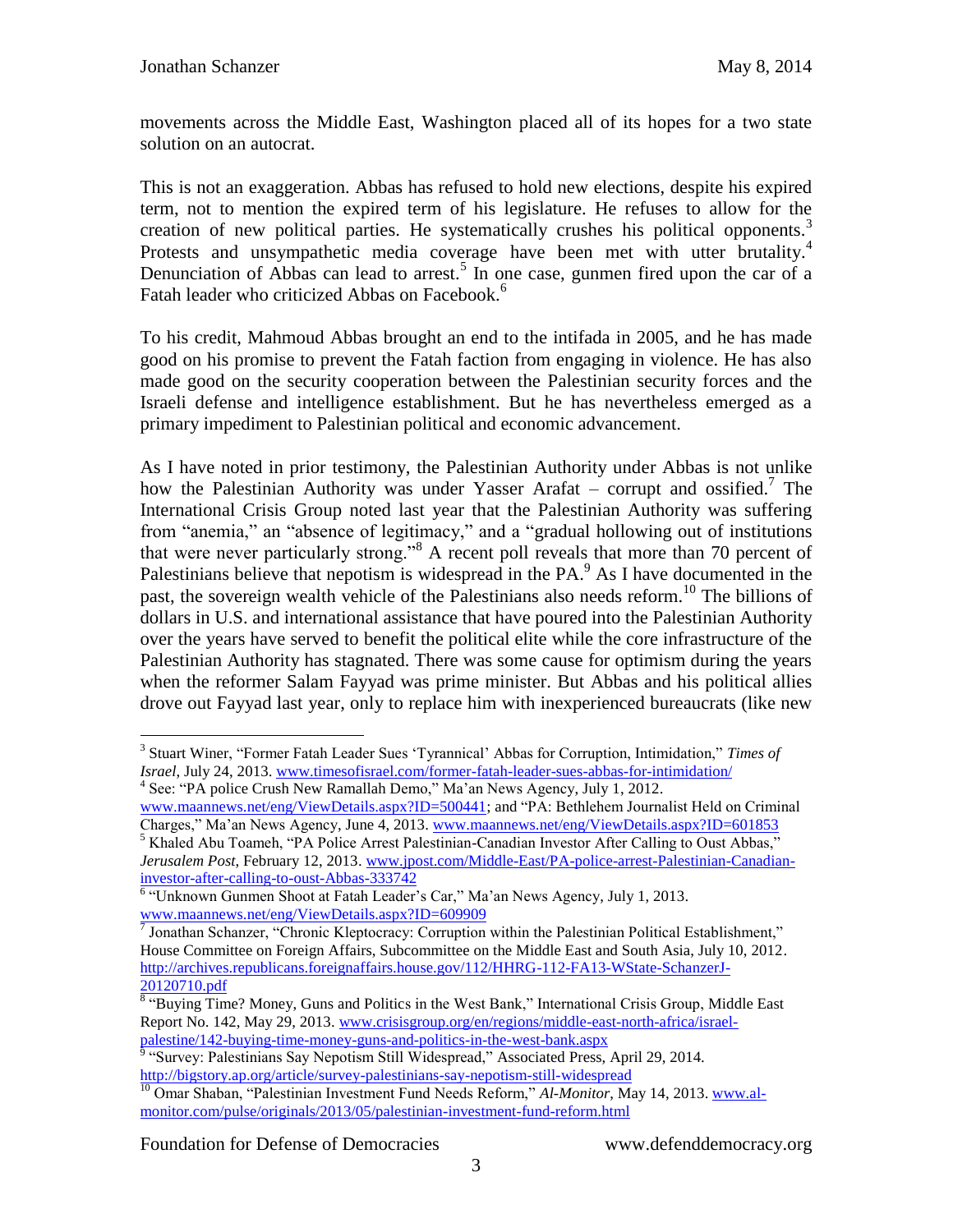prime minister Rami Hamdallah) and figures from Abbas' inner circle who have arguably been part of the problem (like deputy prime minister Mohammed Mustafa).

Just this February, the Palestinian Authority was embroiled in a controversy that underscores the severe lack of domestic and international trust in its management of public funds. On February 4, 2014, the Palestinian Authority adopted a budget proposal of \$4.2 billion with a deficit of \$1.3 billion.<sup>11</sup> About a week later the economic editor of the Palestinian newspaper *Al-Ayyam* published an article challenging the numbers, noting that the true current deficit was \$1.889 billion  $-$  a 49 percent deviation.<sup>12</sup> Shortly after that, the 2014 budget disappeared from the PA website, suggesting that the Palestinian leadership was being less than transparent. A public debate ensued, but in light of its lessthan-stellar track record, many questions linger regarding the PA's fiscal responsibility.<sup>13</sup>

## **Hamas-Fatah Reconciliation**

 $\overline{a}$ 

The problems of poor governance and corruption are often dismissed. But these problems have had very tangible consequences for the Palestinians. A very good case can be made that they led to the Hamas victory over Fatah in the 2006 legislative elections.

Hamas had made a name for itself over the years by carrying out spectacular acts of violence against the Israelis. But it was the Fatah faction's corruption that paved the way for Hamas' electoral win. As journalist Khaled Abu Toameh noted, there was "growing frustration on the Palestinian street as a result of mismanagement and abuse by the PLO of its monopoly on power."<sup>14</sup> Similarly, Bassem Eid, head of the Palestinian Human Rights Monitoring Group, noted that "everybody knows that Hamas is just climbing on such corruption of the Palestinian Authority… I think that Hamas is getting more and more supporters, while the Palestinians start in the street talking about the Palestinian corruption." $15$ 

In the lead-up to the January 2006 elections, Hamas hammered home that it was the clean governance ticket, accusing Fatah of corruption, nepotism, bribery, chaos, and stealing.<sup>16</sup> Hamas leaders promised their constituents they would battle this corruption.<sup>17</sup> According

<sup>17</sup> "Hamas Calls for Palestinian Unity," Ma'an News Agency, November 1, 2005. [www.maannews.net/eng/ViewDetails.aspx?ID=179066;](http://www.maannews.net/eng/ViewDetails.aspx?ID=179066) "Hamas Announces PLC List for Tulkarem District," Ma'an News Agency, December 7, 2005.

<sup>&</sup>lt;sup>11</sup> "Palestinian PM Sets \$4.2bn 2014 Budget," Agence France Presse, February 4, 2014. [www.google.com/hostednews/afp/article/ALeqM5iCUdLxa\\_yNY9wiF197Qm9gUiTCRA?docId=ef0a89df](http://www.google.com/hostednews/afp/article/ALeqM5iCUdLxa_yNY9wiF197Qm9gUiTCRA?docId=ef0a89df-2b17-4829-acf8-82489a779778) [-2b17-4829-acf8-82489a779778](http://www.google.com/hostednews/afp/article/ALeqM5iCUdLxa_yNY9wiF197Qm9gUiTCRA?docId=ef0a89df-2b17-4829-acf8-82489a779778)

<sup>1&</sup>lt;sup>2</sup> Jafar Sadaqa, "ورقة على طاولة الحكومة: المديونة ارتفعت والعجز ضعف المقدر في الموازنة" ,Jafar Sadaqa 2014. [www.al-ayyam.com/pdfs/12-2-2014/p22.pdf](http://www.al-ayyam.com/pdfs/12-2-2014/p22.pdf)

<sup>&</sup>lt;sup>13</sup> Jafar Sadaqa, "ورد الصحفي الاقتصادي جعفر صدقة على الوزارة المالية" ,Jafar Sadaqa Jafar Sadaqa ال [www.maannews.net/Arb/ViewDetails.aspx?ID=674241](http://www.maannews.net/Arb/ViewDetails.aspx?ID=674241)

<sup>14</sup> Khaled Abu Toameh, "The Fallen Hope for Palestinian Press Freedom," *Jerusalem Post,* January 4, 2006. Accessed via LexisNexis.

<sup>15</sup> Robert Berger, "First Votes Cast in Palestinian Elections," *US Fed News – Voice of America,* January 21, 2006. Accessed via LexisNexis.

<sup>&</sup>lt;sup>16</sup> Sara Toth, "Hamas TV Campaign Ad Shows Violence Aimed Symbolically at Government Corruption," Associated Press, January 22, 2006. Accessed via LexisNexis.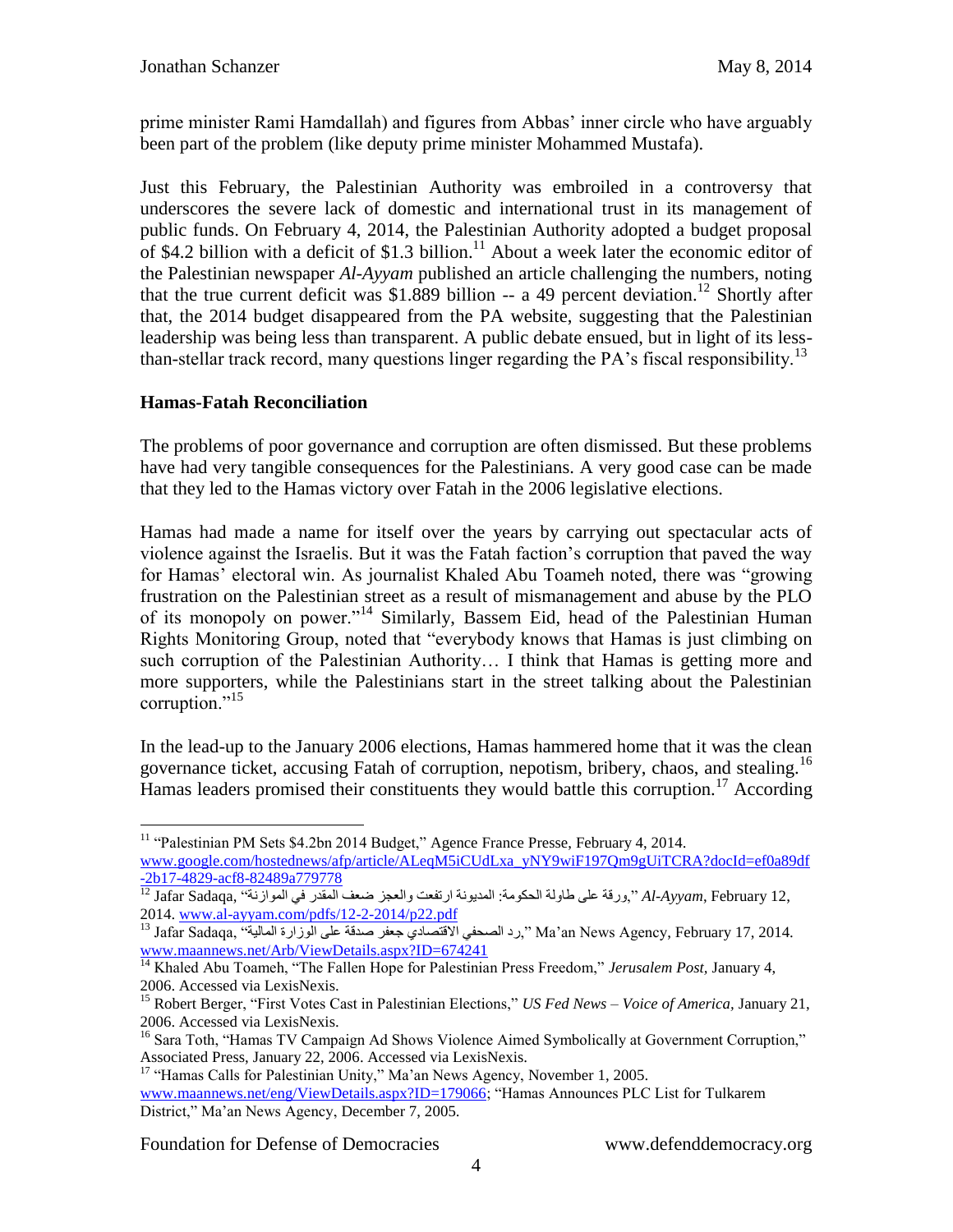to the Congressional Research Service, "Hamas' anti-corruption message during the parliamentary election was apparently successful, and many reports and exit polls cited anti-corruption as a motivation to vote for Hamas."<sup>18</sup> It didn't help that just weeks before the elections, Abbas ordered the suppression of an internal report that revealed that the Palestinian Authority had possibly lost billions of dollars as a result of financial mismanagement.<sup>19</sup>

This committee knows what happened next. Fatah, with backing from Israel and the United States, refused to join hands with Hamas to create a Palestinian government. This led to an internecine conflict in summer 2007, when Hamas launched a brutal military offensive in Gaza, ultimately overrunning the territory.<sup>20</sup> The result was a territorial and political split between the West Bank and the Gaza Strip that has endured for almost seven years.

This bloody conflict was not only a black eye for Palestinian nationalism; it has had a profound and deleterious impact on prospects for a two-state solution. Indeed, how could a solution be reached when these two Palestinian mini-states are in a state of hostility?

As it has been widely reported, the Palestinians may now be on the path to unity. The two rival factions announced a reconciliation agreement just as the Kerry diplomatic initiative collapsed.<sup>21</sup> As he advances in age, Abbas may view reunification as a part of his legacy. Or he may be using the agreement to pressure the Israelis. Indeed, his message seems to be that the Fatah faction and the PLO is willing to join hands with a terrorist group if he did not get the concessions he demanded of the Israelis in diplomacy.

The Fatah faction, founded as a terrorist group in the 1950s, curbed its violence against Israel during the Oslo years of the 1990s but returned to violence against Israel during the second intifada in 2000. After the death of Yasser Arafat in November 2004, Abbas brought an end to that violence in 2005. Since the internecine Palestinian conflict of 2007, security cooperation with Israel has reached an all-time high.

If there was one good thing about the Hamas-Fatah split, it was Fatah's total rejection of violent Islamist ideology, even if it was sparked by political motivations. The reconciliation deal appears to have interrupted, or even ended, this. Hamas' embrace of

[www.maannews.net/eng/ViewDetails.aspx?ID=180783.](http://www.maannews.net/eng/ViewDetails.aspx?ID=180783)

<sup>18</sup> Aaron Pina, "Palestine Elections," Congressional Research Service*,* February 9, 2006. [www.fas.org/sgp/crs/mideast/RL33269.pdf.](http://www.fas.org/sgp/crs/mideast/RL33269.pdf)

Foundation for Defense of Democracies www.defenddemocracy.org

[www.maannews.net/eng/ViewDetails.aspx?ID=180294;](http://www.maannews.net/eng/ViewDetails.aspx?ID=180294) "Hamas Leader Hania Lays Out Elections Agenda, Including Three Points," Ma'an News Agency, December 9, 2005.

[www.maannews.net/eng/ViewDetails.aspx?ID=180394;](http://www.maannews.net/eng/ViewDetails.aspx?ID=180394) and "Hamas to Enter Qassam Brigades Into PA Security Forces, End 'Bombing Operations,'" Ma'an News Agency, December 19, 2005.

<sup>&</sup>lt;sup>19</sup> Chris McGreal, "Palestinian Authority 'May Have Lost Billions'," *The Guardian*, February 5, 2006. [www.guardian.co.uk/world/2006/feb/06/israel.](http://www.guardian.co.uk/world/2006/feb/06/israel)

<sup>20</sup> Steven Erlanger, "Hamas Seizes Broad Control in Gaza Strip," *New York Times*, June 14, 2007. [www.nytimes.com/2007/06/14/world/middleeast/14mideast.html?\\_r=1&](http://www.nytimes.com/2007/06/14/world/middleeast/14mideast.html?_r=1&)

 $21$  Kareem Khadder & Jason Hanna, "Hamas, Fatah Announce Talks to Form Palestinian Unity Government," CNN.com, April 23, 2014. [www.cnn.com/2014/04/23/world/meast/gaza-west-bank](file:///C:/Users/js/AppData/Local/Microsoft/Windows/Temporary%20Internet%20Files/Content.Outlook/ZSCUICM3/www.cnn.com/2014/04/23/world/meast/gaza-west-bank-palestinian-reconciliation/)[palestinian-reconciliation/](file:///C:/Users/js/AppData/Local/Microsoft/Windows/Temporary%20Internet%20Files/Content.Outlook/ZSCUICM3/www.cnn.com/2014/04/23/world/meast/gaza-west-bank-palestinian-reconciliation/)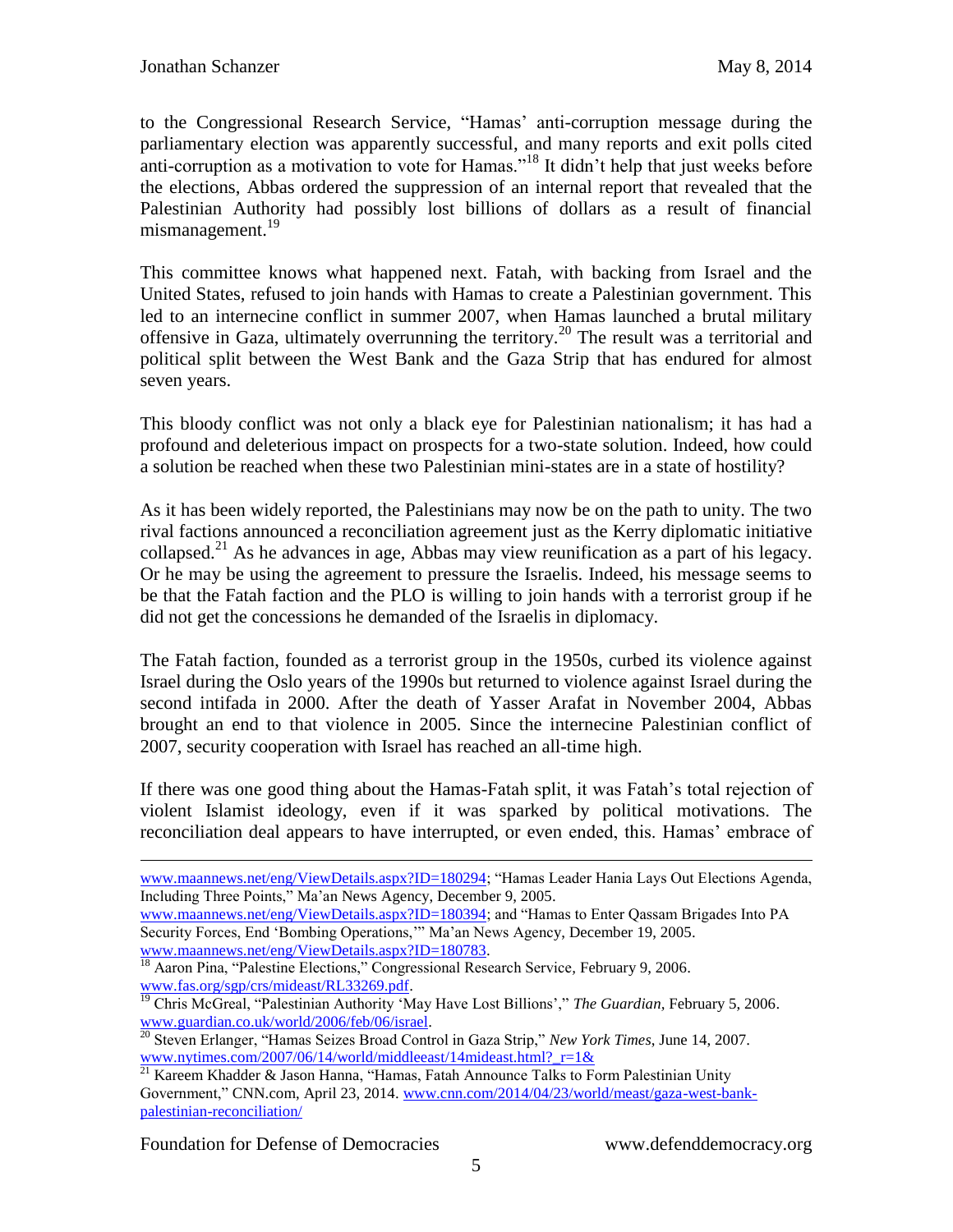$\overline{a}$ 

terrorism is full-throated, and so is its rejection of Israel. Hamas has already made it clear that it will not disarm or alter its violent ideology any time soon.<sup>22</sup> Reports this week now indicate that Palestinian security forces, trained by the U.S. and armed by our Arab allies, may now integrate with Hamas forces in Gaza.<sup>23</sup>

Of course, these two political foes have attempted to reconcile several times in the past and failed. But the timing of this recent deal -- on the heels of a collapse in U.S. sponsored talks -- may indicate a new seriousness of purpose. The two sides met earlier this week in Qatar with the emir, Sheikh Tamim,  $^{24}$  who has already reportedly agreed to pay \$5 million to "families who lost relatives to infighting between Fatah and Hamas."<sup>25</sup> Qatar could be asked to bear the financial burdens of underwriting a unity government– particularly if part or all of Washington's \$600 million in funding is cut by Congress, and the estimated \$100 million per month in Value Added Tax (VAT) is withheld by Israel.

Proponents of this most recent reconciliation agreement insist that the next step is not a unity government, but rather a technocratic government that would include apolitical figures selected by both parties. As Israel's ambassador to Washington recently noted, Israel does not accept this distinction.<sup>26</sup> And it is unlikely that Congress will, either.

That's where countries like Qatar come in. Abbas has also appealed to the Arab League for funds.<sup>27</sup> Other countries, such as Turkey, may also be willing to make up for financial shortfalls, if the upshot is a Hamas-Fatah unity government.<sup>28</sup> Turkey has already been suspected of providing direct assistance to Hamas since 2011, when several news outlets reported that the government of Recep Tayyip Erdoğan allocated some \$300 million.<sup>29</sup>

<sup>22</sup> "Hamas Official Says Security Services to Stay in Place Until After Election," *Middle East Monitor*, May 2, 2014. [www.middleeastmonitor.com/news/middle-east/11231-hamas-official-says-security-services](file:///C:/Users/js/AppData/Local/Microsoft/Windows/Temporary%20Internet%20Files/Content.Outlook/ZSCUICM3/www.middleeastmonitor.com/news/middle-east/11231-hamas-official-says-security-services-to-stay-in-place-until-after-election)[to-stay-in-place-until-after-election;](file:///C:/Users/js/AppData/Local/Microsoft/Windows/Temporary%20Internet%20Files/Content.Outlook/ZSCUICM3/www.middleeastmonitor.com/news/middle-east/11231-hamas-official-says-security-services-to-stay-in-place-until-after-election) and Crispian Balmer & Nidal al-Mughrabi, "Palestinian Deal Will Not Make Hamas Change: Veteran Leader," Reuters, April 29, 2014. [www.reuters.com/article/2014/04/29/us](file:///C:/Users/js/AppData/Local/Microsoft/Windows/Temporary%20Internet%20Files/Content.Outlook/ZSCUICM3/www.reuters.com/article/2014/04/29/us-palestinian-israel-hamas-idUSBREA3S0LD20140429)[palestinian-israel-hamas-idUSBREA3S0LD20140429](file:///C:/Users/js/AppData/Local/Microsoft/Windows/Temporary%20Internet%20Files/Content.Outlook/ZSCUICM3/www.reuters.com/article/2014/04/29/us-palestinian-israel-hamas-idUSBREA3S0LD20140429) 

 $^{23}$  "3,000 PA Officers 'to Join Gaza Security Forces' in Unity Step," Ma'an News Agency, May 5, 2014. [www.maannews.net/eng/ViewDetails.aspx?ID=694901](http://www.maannews.net/eng/ViewDetails.aspx?ID=694901)

<sup>&</sup>lt;sup>24</sup> "Abbas, Hamas Chief to Hold First Talks Since Unity Deal," Agence France Presse, May 5, 2014. [www.hurriyetdailynews.com/abbas-hamas-chief-to-hold-first-talks-since-unity](http://www.hurriyetdailynews.com/abbas-hamas-chief-to-hold-first-talks-since-unity-deal.aspx?pageID=238&nID=65979&NewsCatID=352)[deal.aspx?pageID=238&nID=65979&NewsCatID=352](http://www.hurriyetdailynews.com/abbas-hamas-chief-to-hold-first-talks-since-unity-deal.aspx?pageID=238&nID=65979&NewsCatID=352)

<sup>25</sup> "Qatar Looks to Mend Hamas-Fatah Ties with \$5 Million Pledge," *Jerusalem Post*, May 5, 2014. [www.jpost.com/Middle-East/Qatar-looks-to-mend-Hamas-Fatah-ties-with-5-million-pledge-351341](http://www.jpost.com/Middle-East/Qatar-looks-to-mend-Hamas-Fatah-ties-with-5-million-pledge-351341)

<sup>&</sup>lt;sup>26</sup> "A Conversation with Ron Dermer," Foundation for Defense of Democracies, Washington Forum, May 1, 2014. [www.fednews.com/transcript.html?item=20140501t2691&op=nw&addr=NW1-DF1-ME1-FO1-](http://www.fednews.com/transcript.html?item=20140501t2691&op=nw&addr=NW1-DF1-ME1-FO1-HS1-BB1) [HS1-BB1](http://www.fednews.com/transcript.html?item=20140501t2691&op=nw&addr=NW1-DF1-ME1-FO1-HS1-BB1)

<sup>&</sup>lt;sup>27</sup> Jack Khoury, "Fearing Israeli Sanctions, Abbas to Ask Arab League for Economic Aid," *Haaretz*, April 8, 2014. [www.haaretz.com/news/diplomacy-defense/.premium-1.584472](http://www.haaretz.com/news/diplomacy-defense/.premium-1.584472)

<sup>&</sup>lt;sup>28</sup> "Turkey Welcomes Deal Between Palestine's Hamas, Fatah," Anadolu Agency, April 24, 2014. [www.aa.com.tr/en/news/317818--turkey-welcomes-deal-between-palestines-hamas-fatah](http://www.aa.com.tr/en/news/317818--turkey-welcomes-deal-between-palestines-hamas-fatah)

<sup>29</sup> See: Saed Bannoura, "Turkey to Grant Hamas \$300 Million," *International Middle East Media Center*, December 3, 2011. [www.imemc.org/article/62607;](http://www.imemc.org/article/62607) Nidal al-Mughrabi, "Hamas Quietly Quits Syria as Violence Continues," Reuters, January 27, 2012. [www.reuters.com/article/2012/01/27/us-syria-hamas](http://www.reuters.com/article/2012/01/27/us-syria-hamas-idUSTRE80Q0QS20120127)[idUSTRE80Q0QS20120127;](http://www.reuters.com/article/2012/01/27/us-syria-hamas-idUSTRE80Q0QS20120127) and Zvi Bar'el, "Turkey May Provide Hamas with \$300 Million in Annual Aid," *Haaretz,* January 28, 2012. [www.haaretz.com/news/diplomacy-defense/turkey-may-provide-hamas](http://www.haaretz.com/news/diplomacy-defense/turkey-may-provide-hamas-with-300-million-in-annual-aid-1.409708)[with-300-million-in-annual-aid-1.409708](http://www.haaretz.com/news/diplomacy-defense/turkey-may-provide-hamas-with-300-million-in-annual-aid-1.409708)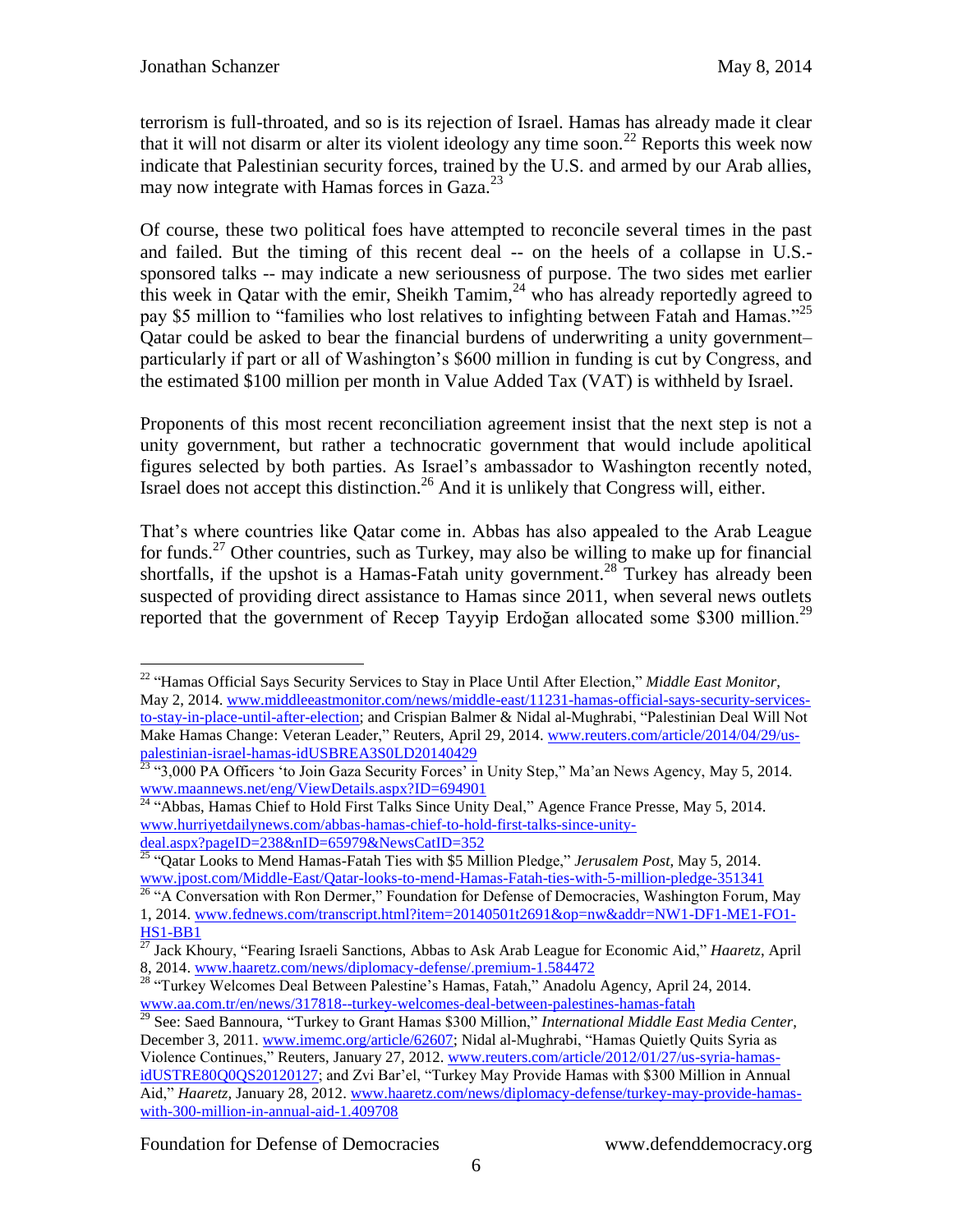Turkey has also been providing Hamas with assistance for hospitals,  $30$  mosques,  $31$ schools,  $32$  food supplies,  $33$  and energy.  $34$ 

#### **Palestine 194**

 $\overline{a}$ 

Ironically, the Palestinian leadership's flirtation with an internationally-condemned terrorist organization also coincides with the resumption of a unilateral campaign for international recognition.

On April 1, the Palestinians announced that Abbas had signed letters of accession to 15 multilateral treaties and conventions. <sup>35</sup> Last week, the Palestinians also announced that they had become signatories to five of those conventions,<sup>36</sup> with plans to sign some 60 others.<sup>37</sup>

The campaign is not new. Abbas initiated it nine years ago, in 2005. "Palestine 194," as it is known in PLO circles, is designed to circumvent bilateral negotiations with Israel and gain Palestinian recognition on the world stage. Apart from its rejection of diplomacy, the campaign effectively asks the international community to ignore the many shortfalls of Palestinian governance mentioned above. Finally, leveraging the widespread sympathy for the Palestinian cause in the United Nations, the campaign is intended to spark wide opprobrium of Israel in a wide range of agencies.

For more than five years, the Palestinians quietly laid the groundwork for the campaign, and purportedly found support from  $128$  countries.<sup>38</sup> Then, in the wake of a failed settlement freeze in 2010, Abbas responded with a dramatic declaration of state at the United Nations in  $2011<sup>39</sup>$  The move was rebuffed by the United States, thanks to its veto power at the Security Council, which alone holds the power to formally acknowledge

<sup>30</sup> "Turkey Building Hospital in Gaza Despite Difficulties," *Today's Zaman,* July 19, 2011. [www.todayszaman.com/news-250982-turkey-building-hospital-in-gaza-despite-difficulties.html](http://www.todayszaman.com/news-250982-turkey-building-hospital-in-gaza-despite-difficulties.html)

<sup>31</sup> "Turkey to Help Rebuild Mosques in Gaza Strip," *Hurriyet Daily News,* January 12, 2012. [www.hurriyetdailynews.com/turkey-to-help-rebuild-mosques-in-gaza](http://www.hurriyetdailynews.com/turkey-to-help-rebuild-mosques-in-gaza-strip.aspx?pageID=238&nID=11286&NewsCatID=338%29)[strip.aspx?pageID=238&nID=11286&NewsCatID=338%29](http://www.hurriyetdailynews.com/turkey-to-help-rebuild-mosques-in-gaza-strip.aspx?pageID=238&nID=11286&NewsCatID=338%29)

<sup>&</sup>lt;sup>32</sup> "Gaza Govt Constructs, Refurbishes 50 Security Buildings," Ma'an News Agency, January 24, 2012. [www.maannews.net/eng/ViewDetails.aspx?ID=454664](http://www.maannews.net/eng/ViewDetails.aspx?ID=454664)

<sup>33</sup> Elad Benari, "Israel Allows Turkish Food Trucks into Gaza," *Arutz Sheva*, March 7, 2013. [www.israelnationalnews.com/News/News.aspx/165959#.Uml2aPmshsI](http://www.israelnationalnews.com/News/News.aspx/165959#.Uml2aPmshsI)

<sup>34</sup> "Turkey Donates \$850,000 For Gaza's Energy Needs," *Today's Zaman*, October 23, 2013. [www.todayszaman.com/news-329599-turkey-donates-850000-for-gazas-energy-needs.html](http://www.todayszaman.com/news-329599-turkey-donates-850000-for-gazas-energy-needs.html)

<sup>&</sup>lt;sup>35</sup> "Ministry of Foreign Affairs Files Applications to Join International Treaties," Palestinian News and Information Agency (WAFA), April 2, 2014. [www.wafa.ps/english/index.php?action=detail&id=24782](file:///C:/Users/js/AppData/Local/Microsoft/Windows/Temporary%20Internet%20Files/Content.Outlook/ZSCUICM3/www.wafa.ps/english/index.php%3faction=detail&id=24782) <sup>36</sup> "Palestinians Become Signatories in 5 UN Human Rights Conventions," Agence France Presse, May 2,

<sup>2014.</sup> [www.ynetnews.com/articles/0,7340,L-4515765,00.html](file:///C:/Users/js/AppData/Local/Microsoft/Windows/Temporary%20Internet%20Files/Content.Outlook/ZSCUICM3/www.ynetnews.com/articles/0,7340,L-4515765,00.html)

<sup>37</sup> Jack Khoury, "PLO Votes to Sign Palestine Up for 63 UN Accords—Abbas to Decide When," *Haaretz*, April 28, 2014. [www.haaretz.com/news/diplomacy-defense/.premium-1.587759](file:///C:/Users/js/AppData/Local/Microsoft/Windows/Temporary%20Internet%20Files/Content.Outlook/ZSCUICM3/www.haaretz.com/news/diplomacy-defense/.premium-1.587759)

<sup>&</sup>lt;sup>38</sup> "Palestine's Application for UN Membership," PLO Negotiations Affairs Department, October 2011. [www.nad-plo.org/etemplate.php?id=303](http://www.nad-plo.org/etemplate.php?id=303)

<sup>39</sup> "Full transcript of Abbas speech at UN General Assembly," *Haaretz*, September 23, 2011. [www.haaretz.com/news/diplomacy-defense/full-transcript-of-abbas-speech-at-un-general-assembly-](file:///C:/Users/js/AppData/Local/Microsoft/Windows/Temporary%20Internet%20Files/Content.Outlook/ZSCUICM3/www.haaretz.com/news/diplomacy-defense/full-transcript-of-abbas-speech-at-un-general-assembly-1.386385)[1.386385](file:///C:/Users/js/AppData/Local/Microsoft/Windows/Temporary%20Internet%20Files/Content.Outlook/ZSCUICM3/www.haaretz.com/news/diplomacy-defense/full-transcript-of-abbas-speech-at-un-general-assembly-1.386385)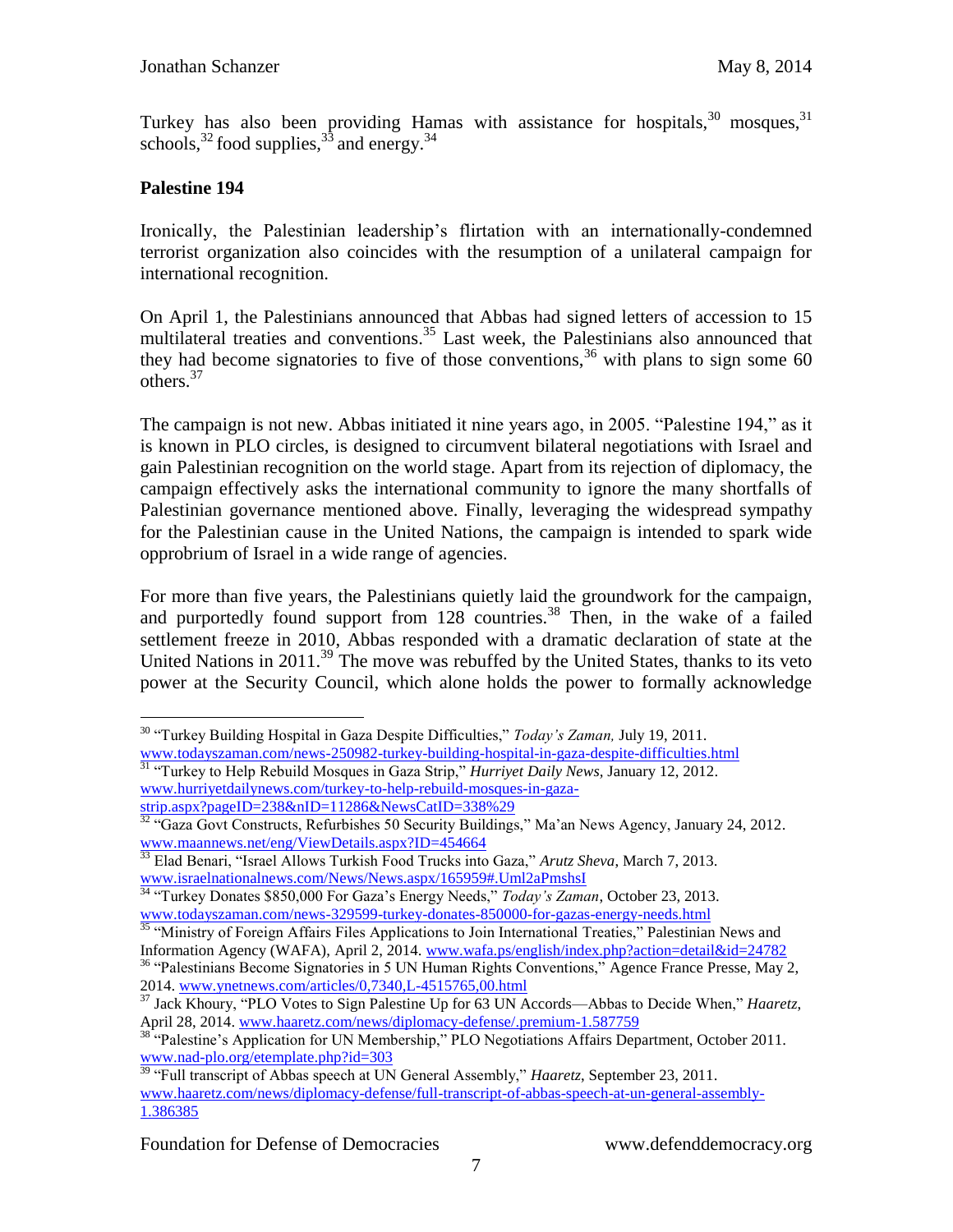new states. Led by efforts in the U.S. Congress, Washington also withheld \$200 million in financial assistance as a warning to the Palestinians not to return to the UN.<sup>40</sup>

But Abbas was not deterred. He soon made a play for membership at the United Nations Educational, Scientific and Cultural Organization (UNESCO). The vote took place on October 2011, with 107 of 173 countries voting in favor.<sup>41</sup> Congress then slashed its support for UNESCO, too. According to a little-known American law from the 1990s, the U.S. is prohibited from giving funds to any part of the UN system that grants the PLO the same standing as member states. $42$ 

Despite these setbacks, by early 2012 the PLO signaled that it was poised for another run at the UN – but this time at the General Assembly. After a number of fits and starts, the Palestinians settled on November 29, a day that followed the U.S. elections, so as to not infuriate President Barack Obama, who had been adamantly opposed to the initiative. It was also the anniversary of the 1947 U.N. partition plan, which allocated territory to both Jews and Arabs. In the end, 138 countries voted in favor of the initiative. Only 9 voted against—eight, not including Israel. To be clear, the vote was only symbolic. The General Assembly does not have the authority to make the State of Palestine the 194<sup>th</sup> member country of the United Nations.

In short, the Palestinians demonstrated that their campaign could not be derailed. Not even the United States could prevent their bid for recognition. This, in part, explains the urgency of the Obama administration's new peace process, launched in the spring of 2013. While the administration put significant pressure on the Israelis to make concessions on borders, Jerusalem, and settlements, perhaps the only major demand on the Palestinians was to halt Palestine 194.

The Palestinians cooled their heels, but they also continued to study steps to join UN treaties and bodies, and often threatened to return to the campaign.<sup>43</sup> Palestinian official Hanan Ashrawi, for example, warned that the Palestinian leadership was ready to join sixteen agencies beginning in April 2014, at the end of the diplomatic window stipulated by the Obama administration.<sup>44</sup> In late December, Palestinian negotiator Saeb Erekat

Foundation for Defense of Democracies www.defenddemocracy.org

<sup>&</sup>lt;sup>40</sup> Natasha Mozgovaya, "U.S. Congress Officially Confirms Blocking Palestinian Aid, Explains Reasoning," *Haaretz*, October 4, 2011. [www.haaretz.com/news/diplomacy-defense/u-s-congress-officially](file:///C:/Users/js/AppData/Local/Microsoft/Windows/Temporary%20Internet%20Files/Content.Outlook/ZSCUICM3/www.haaretz.com/news/diplomacy-defense/u-s-congress-officially-confirms-blocking-palestinian-aid-explains-reasoning-1.387989)[confirms-blocking-palestinian-aid-explains-reasoning-1.387989](file:///C:/Users/js/AppData/Local/Microsoft/Windows/Temporary%20Internet%20Files/Content.Outlook/ZSCUICM3/www.haaretz.com/news/diplomacy-defense/u-s-congress-officially-confirms-blocking-palestinian-aid-explains-reasoning-1.387989)

<sup>&</sup>lt;sup>41</sup> "Palestinians Get UNESCO Seat as 107 Vote in Favour," BBC.com, October 31, 2011. [www.bbc.com/news/world-middle-east-15518173](file:///C:/Users/js/AppData/Local/Microsoft/Windows/Temporary%20Internet%20Files/Content.Outlook/ZSCUICM3/www.bbc.com/news/world-middle-east-15518173)

 $42$  Title 22, Section 287e of the U.S. Code prohibits U.S. funding to (1) "the United Nations or any specialized agency thereof which accords the Palestine Liberation Organization the same standing as member states," and (2) to the UN or "to any affiliated organization of the United Nations which grants full membership as a state to any organization or group that does not have the internationally recognized attributes of statehood." They were enacted, respectively, as Public Law 101-246 in 1990 and Public Law 103-236 in 1994. See [www.gpo.gov/fdsys/pkg/USCODE-2009-title22/html/USCODE-2009-title22-chap7](http://www.gpo.gov/fdsys/pkg/USCODE-2009-title22/html/USCODE-2009-title22-chap7-subchapXVI-sec287e.htm) [subchapXVI-sec287e.htm](http://www.gpo.gov/fdsys/pkg/USCODE-2009-title22/html/USCODE-2009-title22-chap7-subchapXVI-sec287e.htm) and <http://uscode.house.gov/statutes/1994/1994-103-0236.pdf>

 $43$  "PLO Studies Steps to Join UN Treaties, Bodies," Ma'an News Agency, January 3, 2013. [www.maannews.net/eng/ViewDetails.aspx?ID=553276](file:///C:/Users/js/AppData/Local/Microsoft/Windows/Temporary%20Internet%20Files/Content.Outlook/ZSCUICM3/www.maannews.net/eng/ViewDetails.aspx%3fID=553276)

<sup>44</sup> Catherine Philp, "Palestinians Plan UN Move to Show Up Washington," *The Times* (UK), December 2 2013. [www.thetimes.co.uk/tto/news/world/middleeast/article3937380.ece](file:///C:/Users/js/AppData/Local/Microsoft/Windows/Temporary%20Internet%20Files/Content.Outlook/ZSCUICM3/www.thetimes.co.uk/tto/news/world/middleeast/article3937380.ece)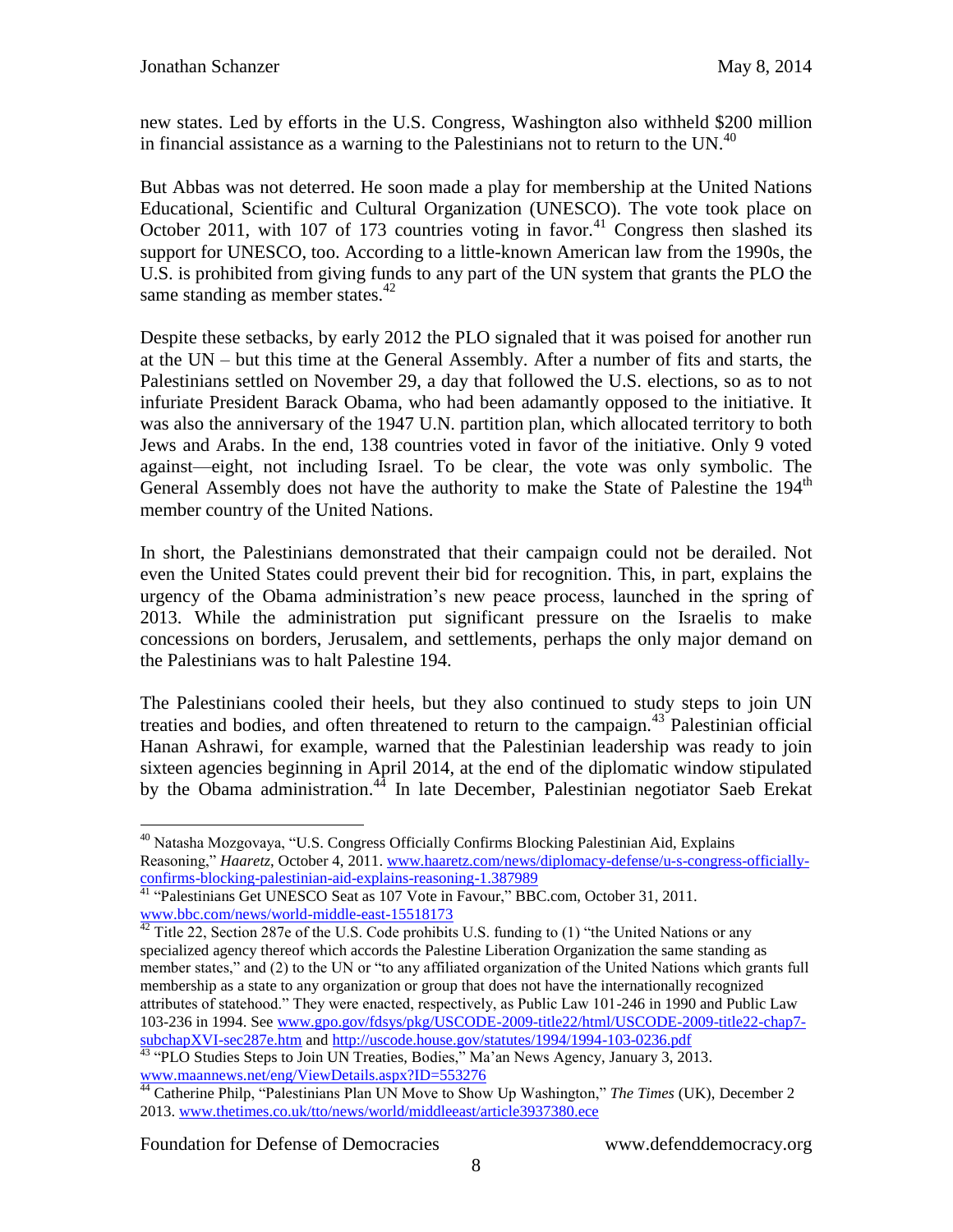announced that there were no less than sixty-three member agencies of the UN that the PLO sought to join.<sup>45</sup> Last month, the Palestinian ambassador to the UN claimed that 550 agencies and conventions were fair game.<sup>46</sup> Senior Palestinian official Nabil Shaath warned that the Palestinians could use the "weapon" of taking claims against Israel to the International Criminal Court.<sup>47</sup>

Israeli officials quietly admit that the ICC is only one agency on a short list of international bodies that they view as red lines. They include the International Telecommunications Union (ITU), the International Civil Aviation Organization (ICAO), the International Maritime Organization (IMO), the World Trade Organization (WTO) and INTERPOL. The concern for Israel is that, not only would the Palestinians gain acceptance as a state (and do so outside of the bilateral peace process), but that they would also seek to isolate Israel from these agencies, which are vital for Israeli commerce, security, or diplomacy.<sup>48</sup>

The Palestine 194 campaign is not only a concern for Israel. It could also harm U.S. interests, in light of the fact that our laws could prompt a cut in funding to any agency that accepts Palestinian membership. While State Department officials have acknowledged this concern to me, it is unclear whether the U.S. government is in any way prepared for the isolation that could result from this campaign once it gets underway.

#### **Recommendations**

 $\overline{a}$ 

In light of the above challenges, I respectfully submit the following recommendations.

- 1. **Stop Iran from getting the bomb, and soon.** The longer this crisis lingers, the longer it will cast doubt on America's ability to impose its will in the Middle East. As long as the climate of fear persists, the Israelis will be less likely to make concessions that impact their security. Similarly, Sunni Arab states like Saudi Arabia will be less inclined to push the Palestinians to the table. Put simply, the Iran nuclear challenge overshadows everything else in the region.
- 2. **Condition Palestinian aid on transparency and good governance.** Aid should not be based solely on supporting the peace process, as it has been until now. Aid needs to be conditional and performance-based. We need to keep expectations high.
- 3. **Require that Palestinian economic development be based on sustainable practices, not political patronage.** Selection of partners for business opportunities

 $^{45}$  2013. 2013. 26, Ma'an News Agency, December 26, 2013. ونوبة في حال طرح عطاءات استيطانية جديدة" 45" عريقات [www.maannews.net/arb/ViewDetails.aspx?ID=660471](file:///C:/Users/js/AppData/Local/Microsoft/Windows/Temporary%20Internet%20Files/Content.Outlook/ZSCUICM3/www.maannews.net/arb/ViewDetails.aspx%3fID=660471)

<sup>&</sup>lt;sup>46</sup> "Ambassador: Palestine Eligible for 550 Intl Orgs," Ma'an News Agency, April 2, 2014. [www.maannews.net/eng/ViewDetails.aspx?ID=687069%20](http://www.maannews.net/eng/ViewDetails.aspx?ID=687069%20)

<sup>&</sup>lt;sup>47</sup> "Shaath: Palestine Prepared to Join More UN Orgs," Ma'an News Agency, November 26, 2013. [www.maannews.net/eng/ViewDetails.aspx?ID=651372](file:///C:/Users/js/AppData/Local/Microsoft/Windows/Temporary%20Internet%20Files/Content.Outlook/ZSCUICM3/www.maannews.net/eng/ViewDetails.aspx%3fID=651372)

<sup>48</sup> First reported in: Jonathan Schanzer & Grant Rumley, "Palestine's Plan for When Peace Talks Fail," *The National Interest*, March 17, 2014. [http://nationalinterest.org/commentary/palestines-plan-when-peace](http://nationalinterest.org/commentary/palestines-plan-when-peace-talks-fail-10061)[talks-fail-10061](http://nationalinterest.org/commentary/palestines-plan-when-peace-talks-fail-10061)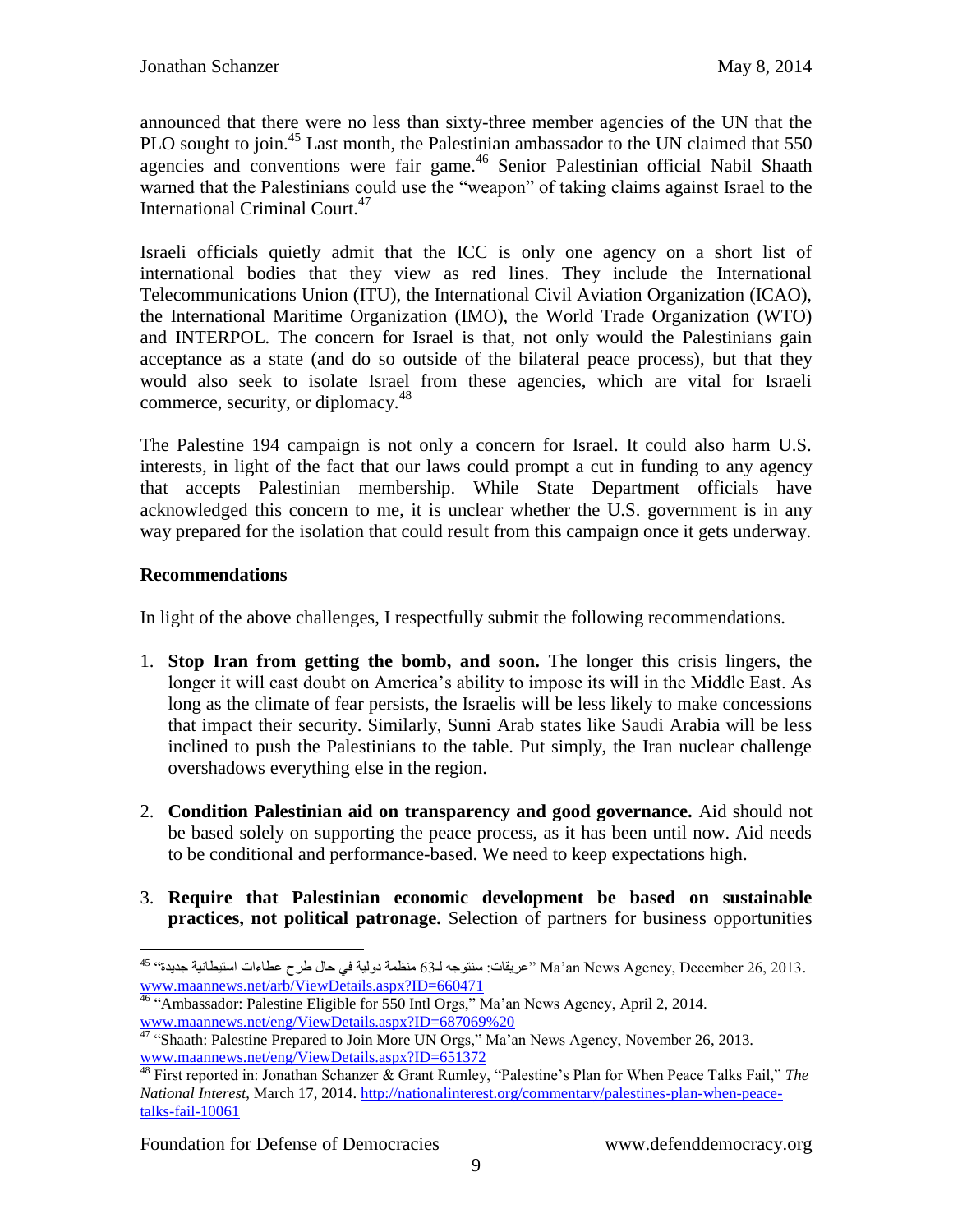must be a completely objective process where the best and most transparent companies are awarded contracts. This cannot be tainted by political objectives. Too much nepotism, waste, and corruption has already eroded Palestinian growth.

- 4. **Take the "peace processors" away from the economic process.** Economic development must be left to the economists. Too many sweetheart deals were cut during the heyday of the peace process. The prevailing thinking appeared to be that, if the most important Palestinians were sated by lucrative business deals, they would not have the stomach to engage again in hostilities. That thinking was wrong. Not only did the peace process unravel, but the Palestinian economy collapsed.
- 5. **The old guard must go.** Washington must pave the way for the orderly exit of Mahmoud Abbas and his clique. After a decade of corruption and poor governance, new parties and new leaders must be given an opportunity to emerge. Indeed, the Palestinians need a marketplace of ideas if there is to be change. Right now, political challengers are crushed. This portends poorly for the future of the system and could ultimately enable Hamas to seize power in the event of a leadership crisis.
- 6. **Prevent Hamas from joining the Palestinian Authority and/or the PLO.** Reconciliation is not yet a done deal. Washington must make it clear that all funding will be slashed should Hamas become part of a national unity government or even a technocratic government approved by Hamas. This is a matter of enforcing existing U.S. law. Similarly, the PLO must understand that it can be placed under U.S. sanctions should it allow Hamas to join its ranks. Hamas will deal a blow to any future chance at diplomacy.
- 7. **Put more pressure on Hamas' regional supporters.** Turkey and Qatar are two U.S. allies and two of Hamas' strongest backers. These countries could determine the future success or failure of a unity government. They must be convinced to cease their political and financial support to Hamas. As Secretary of State John Kerry stated in 2009 when he was U.S. senator, "Qatar… cannot continue to be an American ally on Monday that sends money to Hamas on Tuesday."<sup>49</sup> The same goes for Turkey.
- 8. **Counter the Palestine 194 Campaign.** Washington must move quickly before the Palestinian international recognition campaign prompts additional cut-offs at UN agencies, like the one prompted by the PLO accession to UNESCO. While the United Nations is highly dysfunctional and often harmful to American interests, some agencies are of value. Cuts in funding should be strategic, and not dictated by Palestinian maneuverings. While communication is already well established, Washington must engage with the relevant agencies to see what solutions are available. Congress may also begin to identify legal mechanisms to challenge this campaign.

Foundation for Defense of Democracies www.defenddemocracy.org

<sup>&</sup>lt;sup>49</sup> John Kerry, "Restoring Leadership in the Middle East: A Regional Approach to Peace," Remarks at the Brookings Institution*,* March 4, 2009. [www.brookings.edu/~/media/Events/2009/3/04%20leadership/0304\\_leadership.PDF](http://www.brookings.edu/~/media/Events/2009/3/04%20leadership/0304_leadership.PDF)